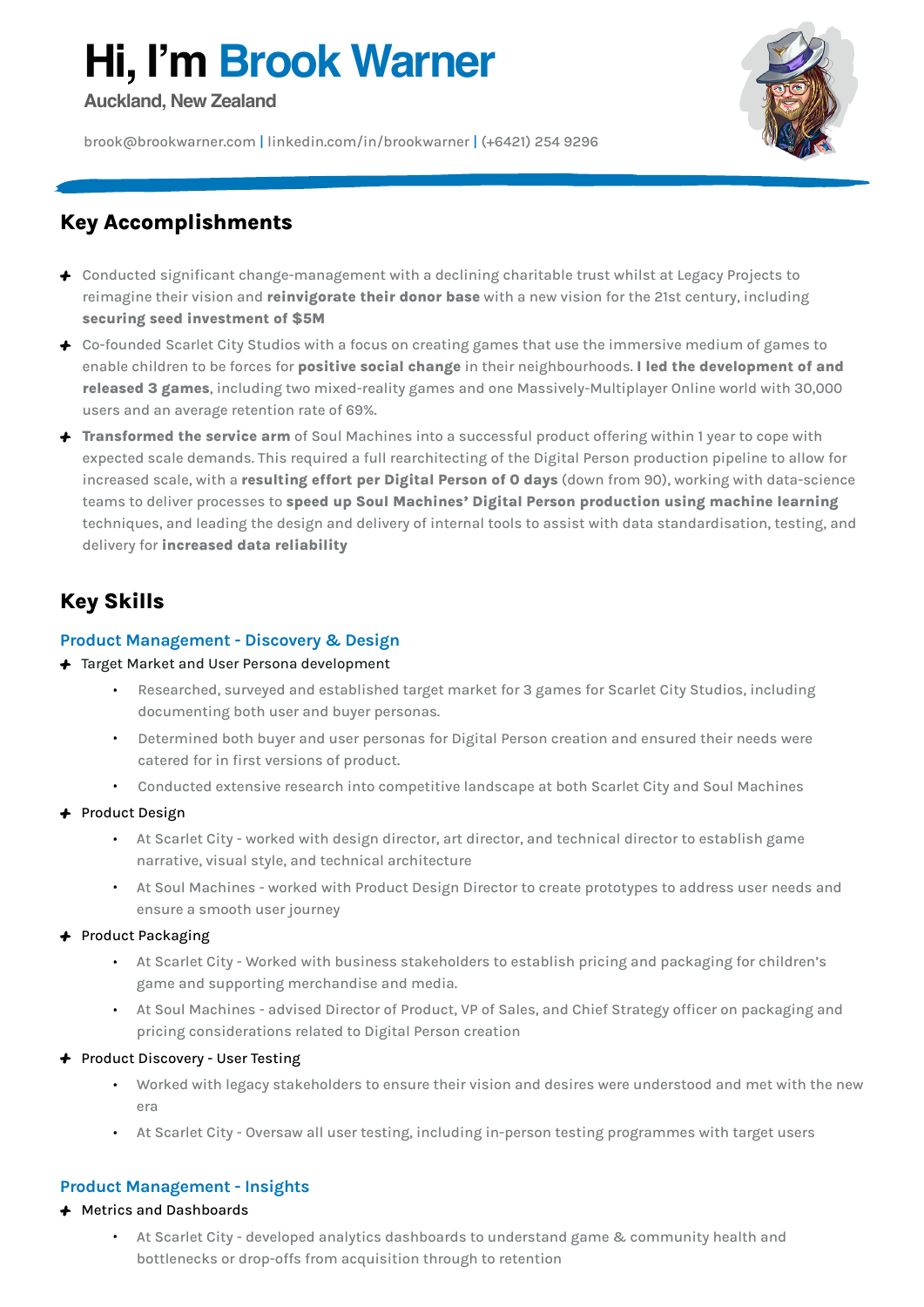# **Brook Warner**

#### **Auckland, New Zealand**

[brook@brookwarner.com](mailto:brook@brookwarner.com) | [linkedin.com/in/brookwarner](http://linkedin.com/in/brookwarner) | (+6421) 254 9296



• At Soul Machines - developed dashboards for digital person creation to understand usage patterns and to help create better prioritisation for content and features

#### + User Engagement

- Led community management teams at Scarlet City to ensure community was healthy and to monitor for user sentiment and understand user base, including implementing comprehensive moderation tools, procedures and policies
- At Soul Machines connected regularly with beta-testers, internal users, and strategic accounts to understand how the product is meeting their needs
- $+$  Ensured stakeholders were kept up to date with current health, learnings, and strategic/tactical direction

#### **Product Mangement - Development**

- + At Scarlet City worked with senior management to establish development roadmap for 3 children's games, including two mixed-reality games and one Massively-Multiplayer Online world.
- + At Soul Machines developed, maintained and communicated product roadmaps, including using the JTBD framework and RICE prioritisation
- + Worked with senior stakeholders to ensure executive buy-in and sponsorship, including working collaboratively with Engineering to set OKRs related to Digital Person products
- $\div$  Conducted build vs buy analyses to ensure we spent our development resources effectively

#### **Product Management - Enablement & Marketing**

- + Collaboration with Product Marketing
	- At Scarlet City worked with PMM to effectively position children's game in the marketplace where it would be visible to our target market
	- At Soul Machines worked with Product Marketing to create externally consumable content to best communicate value proposition and unique selling points
- + Led enablement of Soul Machines field teams and established best practices for successful Digital Person creation
- + Led efforts on diversity and representation to establish best practices for Soul Machines on Digital Person ethics

#### **Project Management - Delivery**

- + Modernised structures and processes to be suitable for 21st century development and managed the change for the organisation
- + Coached teams in agile methodologies, including scrum and Kanban, including modifying accordingly for a game development context whilst at Scarlet City
- + Worked with teams and instituted processes to ensure services were delivered to all deadlines
- + At Soul Machines worked with executives to restructure engineering department into value stream delivery teams
- + At Soul Machines worked with PMO to increase efficiencies of delivery by aligning to 'lean manufacturing' principles for asset creation

#### **Team Management**

- + Worked with stakeholders and team members across the world
- $\triangle$  Conducted all hiring, performance reviews and salary reviews
- + Ran a summer internship program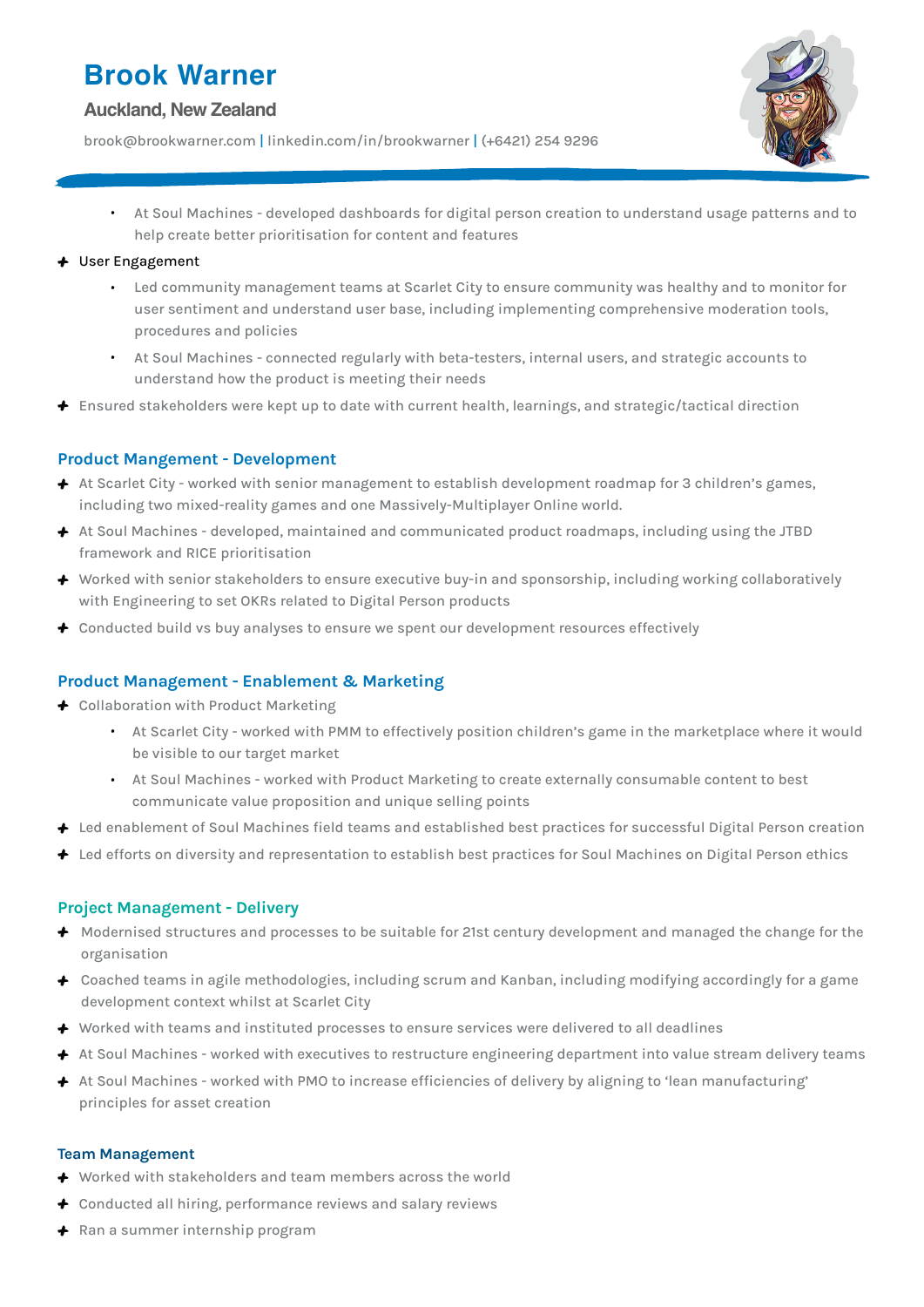# **Brook Warner**

#### **Auckland, New Zealand**

[brook@brookwarner.com](mailto:brook@brookwarner.com) | [linkedin.com/in/brookwarner](http://linkedin.com/in/brookwarner) | (+6421) 254 9296

# **Experience**

**DEC 2020 – PRESENT AUCKLAND, NZ**

#### **Sr Product Manager, Digital DNA Designer [Soul Machines Ltd](https://soulmachines.com)**

- + Soul Machines uses AI technologies to humanise our interactions with computers by creating a workforce of Digital People powered by our patented Digital Brain. I led the transformation of our Digital Person creation offering from a service-based operation into a B2B SaaS product. My background enabled me to bridge the gap between the technology and our users' needs to deliver a product that democratised Digital Person creation for Fortune 500 companies and their trusted partners whilst removing a significant bottleneck in our conversion funnel.
- + It was important to me when leading this product line that we increased diversity and representation in our Digital Workforce and ensured that we worked to eliminate bias from our product and ML models. I also worked with our ethics team in shaping our policy on the ethics of Digital Person appearance, diversity and representation.
- + In this role I worked with stakeholders and teams across several countries (NZ, AUS, USA, EUR). In particular I worked closely with the VP of Engineering and the Product Design Director to create an end product that met the needs of our customers and partners, and enabled them to deliver value to their users.
- + I had the privilege of working to deliver product to companies such as Uber, WHO, Mercedes-Benz, General Motors, Pan-American Health Organisation, SK-II, Nestlé, and CoreLogic

#### **JAN 2018 – DEC 2020 AUCKLAND, NZ**

#### **Sr Project Manager, Digital DNA**

#### **[Soul Machines Ltd](https://soulmachines.com)**

- + Soul Machines initially hired me to deliver our Digital Person installations for our growing list of enterprise customers. As a senior project manager, my role focused on working with the art, tools, R&D and engineering teams to bring agile methodologies, assist in release planning, and help the teams function towards delivery.
- + In this role I had the opportunity to lead the technical design of some of our internal tools and systems.

#### MAR 2012 – NOV 2017 **AUGKLAND, NZ**

#### **Co-founder, Head of Production & Studio**

#### **Scarlet City Studios**

- + I co-founded Scarlet City Studios to use the immersive medium of games to enable children to be forces for positive social change in their neighbourhoods.
- + I held a diverse leadership role which included product design and management, studio management and production management. We employed 35 people, and my role as a founder and team manager enabled me to develop excellent skills in strategic direction, investor relations, product discovery, market analysis, and people management.
- + I was directly involved in 3 large games: The Aetherlight a children's MMO, available on iOS, Android, and desktop - and 2 Augmented Reality games (played on-site) for a Museum in Washington, D.C.